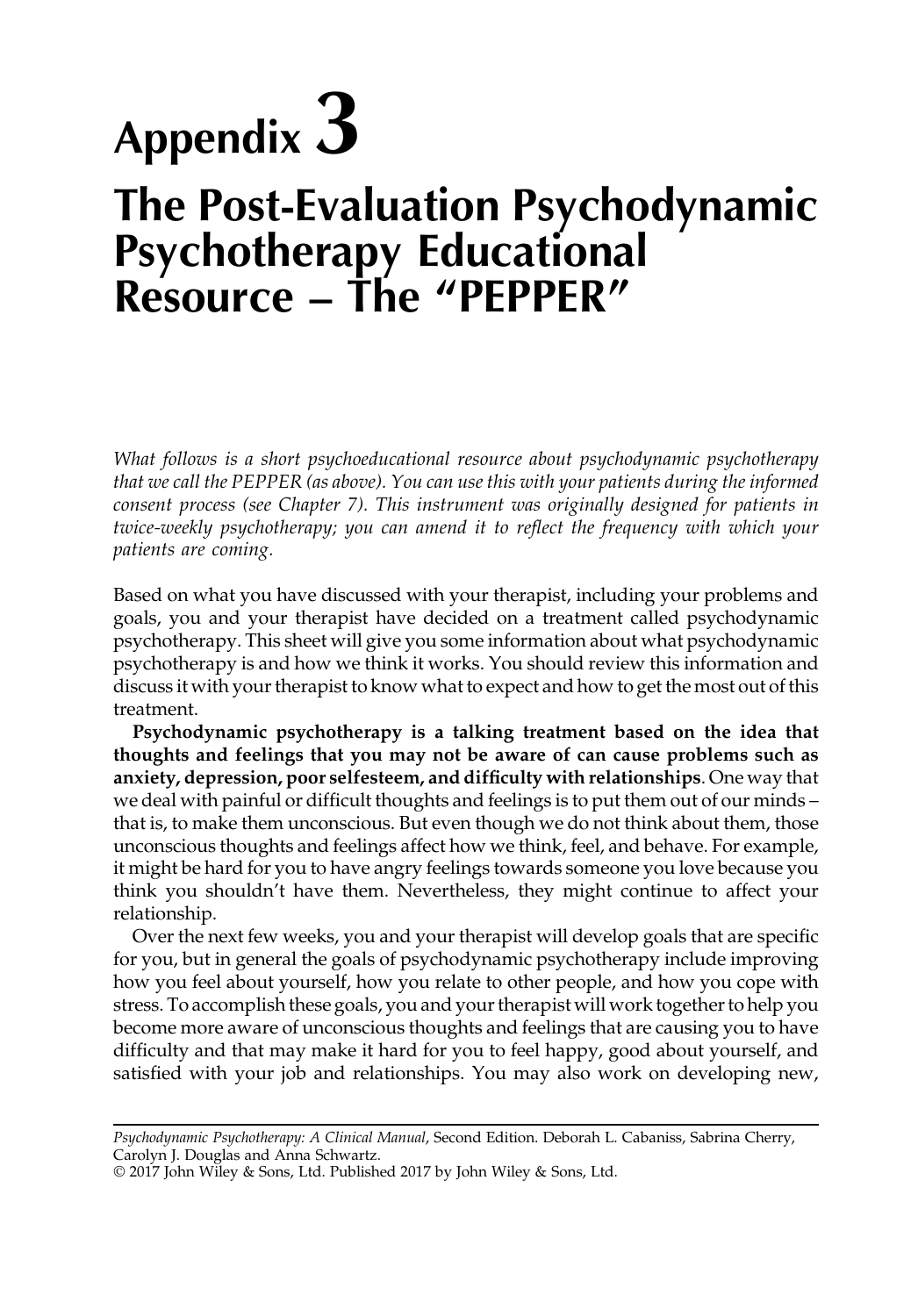healthier ways of dealing with painful thoughts and feelings, as well as with stress you may be experiencing in your daily life.

In psychodynamic psychotherapy, you will do several things to become more aware of unconscious thoughts and feelings:

- **Saying whatever comes to mind** helps you to move from thoughts you are aware of to related thoughts you're not aware of. It's not so easy to do, but your therapist will help you to notice when you're not allowing yourself to speak freely.
- **Talking about yourfeelings, not just yourthoughts**, helps you to become more aware of what your feelings are. Just talking about feelings that were hidden can be helpful.
- **Talking about dreams and fantasies** helps unconscious thoughts and feelings come into your mind. Fantasies are not only your wishes and daydreams, they are also the underlying and often unconscious thoughts that you have about yourself and others. Learning about them can help you to think about yourself and others in new ways.
- **Talking about thoughts and feelings you have about yourtherapist** yes,that's not a typo – we want you to talk to your therapist about the way you feel about him or her. These feelings are called your transference. Although it may not seem natural to talk directly to your therapist about these feelings, learning about them will help you to better understand the way you think and feel about others and can help to improve your relationships.
- **Talking about your whole life, particularly about people and events from your childhood**, helps you to remember early thoughts and feelings. This is important because feelings you have about people and situations in your current life may relate to feelings that you had when you were younger. Also, developing new ways of thinking about your life and how you came to be the way you are can lead to change in the way your think about yourself and others.

As you become aware of your unconscious thoughts and feelings, you will learn about patterns you have that are giving you difficulty, and, over time, you will learn new ways of thinking about yourself, coping with stress, and having relationships.

## **FAQs about Psychodynamic Psychotherapy**

**Why is it called psychodynamic psychotherapy**? Psych means mind, and dynamic refers to moving forces. Your thoughts and feelings can be thought of as mental forces. They are constantly in motion and often conflict with one another. Learning about these forces and conflicts can help you to understand how you think, feel, and behave.

**How long will this therapy take**? Psychodynamic psychotherapy can be short term for specific problems like panic attacks, or long term for problems with self-esteem, relationships, and coping with stress. It's taken you a long time to develop these patterns, so they may take a while to change. Long term psychotherapy can last a year or longer. It is an "open ended" treatment, meaning that it lasts as long as needed to accomplish the goals that you and your therapist set. At the same time as you are working towards long term goals, you and your therapist may work on shorter term goals such as dealing with stress in your daily life.